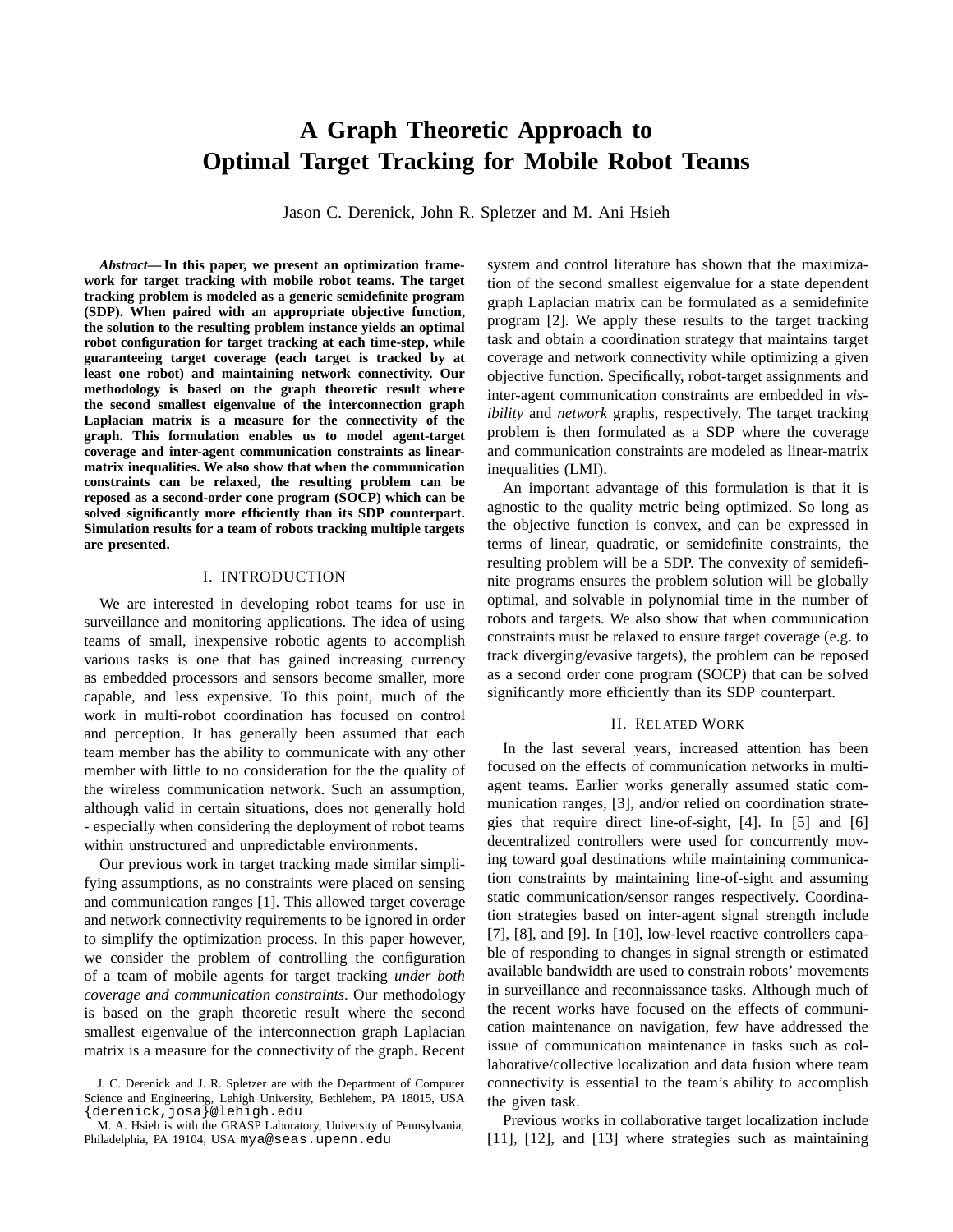visibility constraints and determining optimal sensor placement are considered. More recent works include [14], where distributed control strategies are used to minimize the amount of time targets are outside of mobile agents' sensor ranges. In [15], artificial potential functions are used to coordinate a team of mobile agents to track multiple moving targets. [16] addresses the same problem by formulating it as two sub-problems: target tracking for a single robot and on-line motion coordination strategy for a team of robots. In [17], the authors consider a motion coordination strategy to enable a team of mobile sensors to detect multiple targets within a given region. [18] analyses the accuracy of cooperative localization and target tracking in a team of mobile robots using an extended Kalman Filter formulation and provide upper bounds for the position uncertainty obtained by the team. In [19], a distributed control strategy is used maintain a team of mobile agents in a mesh formation to enable tracking of a discrete or diffused target. In [1], [20], [21], the authors employ particle filters to minimize the expected error in tracking mobile target(s) for a team of mobile robots without the use of explicit switching rules.

Lastly, maximizing the second smallest eigenvalue of the graph Laplacian for maintaining team connectivity has also been considered in both [2] and [22]. The former is perhaps most related to our work, where the problem of finding optimal positions for a set of nodes such that connectivity of the nodes are maintained is formulated as a SDP. The latter uses a distributed algorithm to enable a team of mobile agents to increase the connectivity of the team.

In contrast to these efforts, we propose a SDP formulation for controlling the configuration of a team of mobile agents for tracking moving targets while maintaining *both* sensing and communication constraints and optimizing an additional tracking objective. Furthermore, in situations when one is willing to forgo communication maintenance to ensure complete coverage of all targets, we show how our formulation can be simplified into a SOCP. This is relevant in situations when communication with other team members must be sacrificed to ensure all targets are appropriately tracked.

#### III. PROBLEM STATEMENT

The objective of this paper is to provide a general framework that facilitates optimal target tracking with performance guarantees. More precisely, we consider minimizing some *convex* objective function,  $\Psi \colon \mathbb{R}^{3n} \to \mathbb{R}$ , while ensuring:

- 1) Complete target coverage, where every target is tracked by at least a single agent.
- 2) Network connectivity across the robot formation to facilitate robot coordination.

In this case, we define  $\Psi$  as a function of our decision variable  $X = (x_1^a, x_2^a, \dots, x_n^a)^T \in \mathbb{R}^{3n}$ . Here, X denotes the concatenated positions of the robot team with  $x_i^a \in \mathbb{R}^3$ representing the location of agent  $i$  with respect to some world frame  $W$ . Additionally, we assume a fully actuated robot model for each member of the team, *i.e.* where

$$
\dot{x} = u \quad u \in \mathcal{U} \subseteq \mathbb{R}^2 \tag{1}
$$



Fig. 1. The weighted visibility graph,  $G_V(V_V, \mathcal{E}_V)$ , for a team of three robots observing a single target in  $\mathbb{R}^2$ . In our formulation, respective edge weights are a function of the team's positional state vector, X.

For the moment, we avoid discussion of  $\Psi$  and instead focus on formulating a sufficient constraint set to ensure that the optimal state vector  $X$  guarantees coverage of all targets.

#### *A. A State-dependent Graph Representation*

To this end, we begin by exploiting the fact that a team of robots and the targets they track collectively define a weighted graph where an agent-to-target edge corresponds to a single point-to-point sensor track. More precisely, letting  $A = \{a_1, a_2, \ldots, a_n\}$  and  $\mathcal{O} = \{o_1, o_2, \ldots, o_m\}$  respectively denote the full set of agents and the full set of observation targets, we define the graph  $G_V(\mathcal{V}_V, \mathcal{E}_V)$  where  $V_V = A \cup \mathcal{O}$  and  $\mathcal{E}_V = \{e : e \in A \times A \cup \mathcal{O}\}\$ . We refer to this graph as the *visibility graph* and associate with its edges a mapping  $f_V: \mathcal{E}_V \to \mathbb{R}_+$ .

Letting  $x_j^t \in \mathbb{R}^3$  denote the position of observation target  $o_j$  in world coordinate frame W, we define

$$
f_V(y) = \begin{cases} f_V^a(\|x_i^a - x_j^a\|_2), & y = (a_i, a_j) \in \mathcal{A} \times \mathcal{A} \\ f_V^t(\|x_i^a - x_j^t\|_2), & y = (a_i, o_j) \in \mathcal{A} \times \mathcal{O} \end{cases}
$$
 (2)

where  $0 \leq f_V^a(x_i^a, x_j^a), f_V^t(x_i^a, x_j^t) \leq 1$ . In other words, the weights of the corresponding edges are a direct functional of the relative Euclidean distance separating an agent from some other observable network entity. Notice that this also implicitly makes  $G_V$  a function of the positional state vector X, and as such, we accordingly denote it  $G_V(X)$ .

# *B. Ensuring Complete Target Coverage*

Given the definition of  $G_V(X)$ , observe that all targets in the system are tracked whenever the graph itself is connected, as this implies active links between all targets and at least one member of the agent team. In other words, we would like our constraint set to capture and preserve this notion of connectivity when determining the optimal state vector X.

With this in mind, we turn our attention to recent results from spectral graph theory regarding the *connectivity* of an arbitrary graph  $G(V, \mathcal{E})$ . In particular, we note that the constraint  $\lambda_2(L(G)) > 0$  is both a necessary and sufficient condition for *guaranteeing the connectivity* of G [23], where  $\lambda_2(L(G))$  denotes the second smallest eigenvalue of the weighted graph Laplacian  $L(G)$  given by

$$
[L(G)]_{ij} = \begin{cases} -w_{ij}, & i \neq j \\ \sum_{i \neq k} w_{ik}, & i = j \end{cases}
$$
 (3)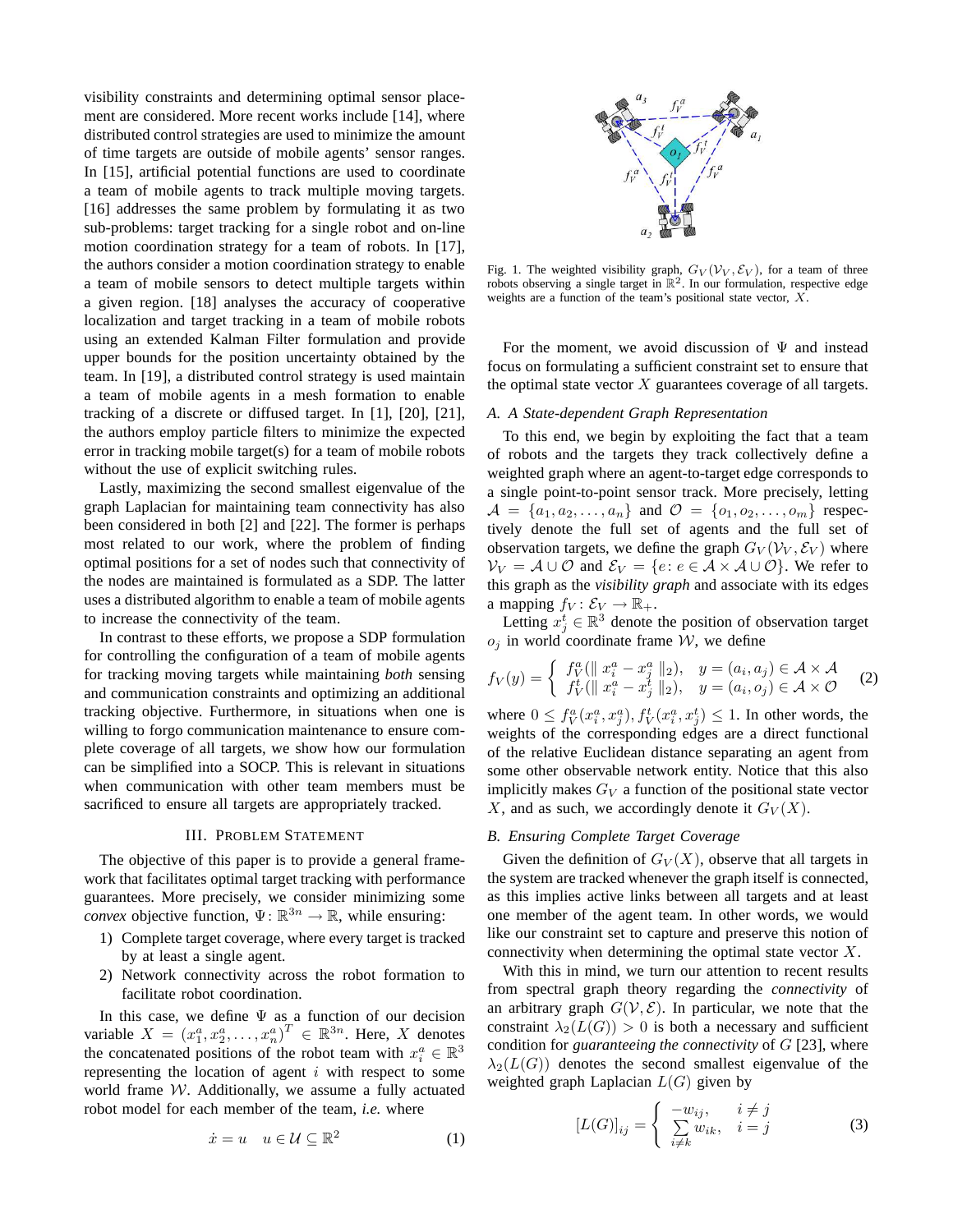with  $w_{ij}$  being the weight associated with the edge shared between vertices  $i$  and  $j$ .

In light of these observations, we can now pose the following initial formulation for the target tracking problem

$$
\min \Psi(X)
$$
  
s.t.  $\lambda_2(L_V(X)) > 0$  (4)

where  $L_V(X)$  denotes the state-dependent Laplacian of the visibility graph  $G_V(X)$ .

Noting the results of [2], we see that

$$
\lambda_2(L_V(X)) > 0 \equiv P_V^T L_V(X) P_V > 0 \tag{5}
$$

where  $P_V \in \mathbb{R}^{(n+m)\times(n+m-1)}$  comprises an orthonormal basis for an  $n + m - 1$  dimensional subspace such that  $\forall x \in$  $\text{span}(P_V)$ ,  $1^T x = 0$ . As such, we can further solidify the problem statement by reposing (4) as follows

$$
\min_{\mathbf{y}} \Psi(X) \n\text{s.t. } P_V^T L_V(X) P_V \succ 0
$$
\n(6)

In this formulation, we adopt the standard Löwner ordering.

# *C. Enforcing Network Connectivity Constraints*

Although, solving (6) yields a positional configuration that will ensure all nodes are tracked, it makes no guarantees regarding the underlying network connectivity of the robot team. The ability to ensure a connected network graph while performing such a task is often desirable as it facilitates – among other things – distributed sensor fusion. To address this, we extend our formulation by introducing a network proximity graph  $G_N(\mathcal{V}_N, \mathcal{E}_N)$  where  $\mathcal{V}_N = \mathcal{A}$  and  $\mathcal{E}_N =$  ${e: e \in \mathcal{A} \times \mathcal{A}}$ . Similar to the previous graph formulation, we associate a weight function  $f_N : \mathcal{E}_N \to \mathbb{R}_+$  that is a direct functional of the Euclidean distance between network peers.

Given this definition, we can augment (6) accordingly to yield the following problem statement

$$
\min \Psi(X)
$$
  
s.t.  $P_V^T L_V(X) P_V \succ 0$   
 $P_N^T L_N(X) P_N \succ 0$  (7)

Solving this problem, will yield an optimal positional configuration for the team that maintains both network connectivity as well as complete target coverage. However, it should be noted that (7) is not necessarily a convex optimization problem. In fact, the convexity of (7) hinges upon the choice of weight functions  $f_V^a$ ,  $f_V^t$  and  $f_N$ . As we shall see, this fact does not prevent us from formulating the target tracking problem as a discrete-time process whereby during each iteration a convex form of (7) is solved.

#### IV. DEFINING INTERACTIVE CONTROL FUNCTIONS

Given this formulation, we now consider appropriate definitions of  $f_V^a$ ,  $f_V^t$  and  $f_N$ . The choice of these functions is critical as they inherently govern the behavior of the team. As these functions dictate the relationship between one node and another as well as any observation targets, we see that at the highest level that they can be considered *interactive control* functions. With this in mind, we now consider appropriate choices for a simple target tracking scenario.



Fig. 2. (Top) An instance of  $f_V^a$  where  $r_{ij} = 10$  and  $\epsilon_{ij}^l = \epsilon_{ij}^u = 4$ ,  $\forall i, j$ . For our purposes, a simple symmetric Gaussian was utilized to govern agenttarget interactions; however, a different potential function could have just as easily been used. (Bottom) An instance of a simple exponential-decay model for RF links with  $q_{min} = 10$  and  $q_{max} = 15$ .

Momentarily neglecting discussion of  $f_V^a$ , we focus instead on characterizing the desirable properties of weight function  $f_V^t$ , which governs the interactions of systems agents and respective targets. In an ideal tracking scenario the team will have an optimal number of tracks while each agent maintains a safe standoff distance between itself and its targets. In other words, letting  $r_{ij}$  denote the desired distance between agent  $a_i$  and target  $o_j$ , we would like  $f_V^t$  to promote the team to behave such that

$$
|r_{ij} - \epsilon_{ij}^l| \le d_{ij}^t \le |r_{ij} + \epsilon_{ij}^u|, \forall i, j
$$
 (8)

where  $d_{ij}^t \triangleq ||x_i^a - x_j^t||_2$  and  $\epsilon_{ij}^l, \epsilon_{ij}^u \in \mathbb{R}_+$  dictate the acceptable lower/upper bound tolerances for any tracks between agent  $a_i$  and observation target  $o_i$ . When the righthand inequality holds, we define the track as being *active*.

Seeking inspiration from the motion-planning community, we opt to consider a formulation of  $f_V^t$  modeled after common potential functions. These functions are especially attractive for our framework as they often offer nice differentiable properties and facilitate easy modeling of (8).

For our purposes, we consider the case  $\epsilon_{ij}^l = \epsilon_{ij}^u$  and model  $f_V^t$  using a standard symmetric Gaussian potential – noting that the subsequent analysis can easily be adapted for an alternate (symmetric or non-symmetric) formulation using an appropriate potential function variant. That stated, we consider the following definition

$$
f_V^t(x_i^a, x_j^t) = \begin{cases} e^{-\frac{\gamma^2}{2}(d_{ij}^t - r_{ij})^2}, & |d_{ij}^t - r_{ij}| \le \epsilon \\ 0, & \text{otherwise} \end{cases}
$$
(9)

where  $\gamma = \sqrt{\frac{7}{\epsilon}}$ . Figure 2 (Top) illustrates this function for an instance with  $r_{ij} = 10$  and  $\epsilon = 4$ .

Regarding  $f_V^a$ , which governs inter-agent behaviors, we see its definition is not as obvious since a variety of formulation may lead to favorable results depending upon the chosen application and mission objectives. For instance, we can choose  $f_V^a = 1$  which has the effect of removing any interagent observability requirements as it essentially says that no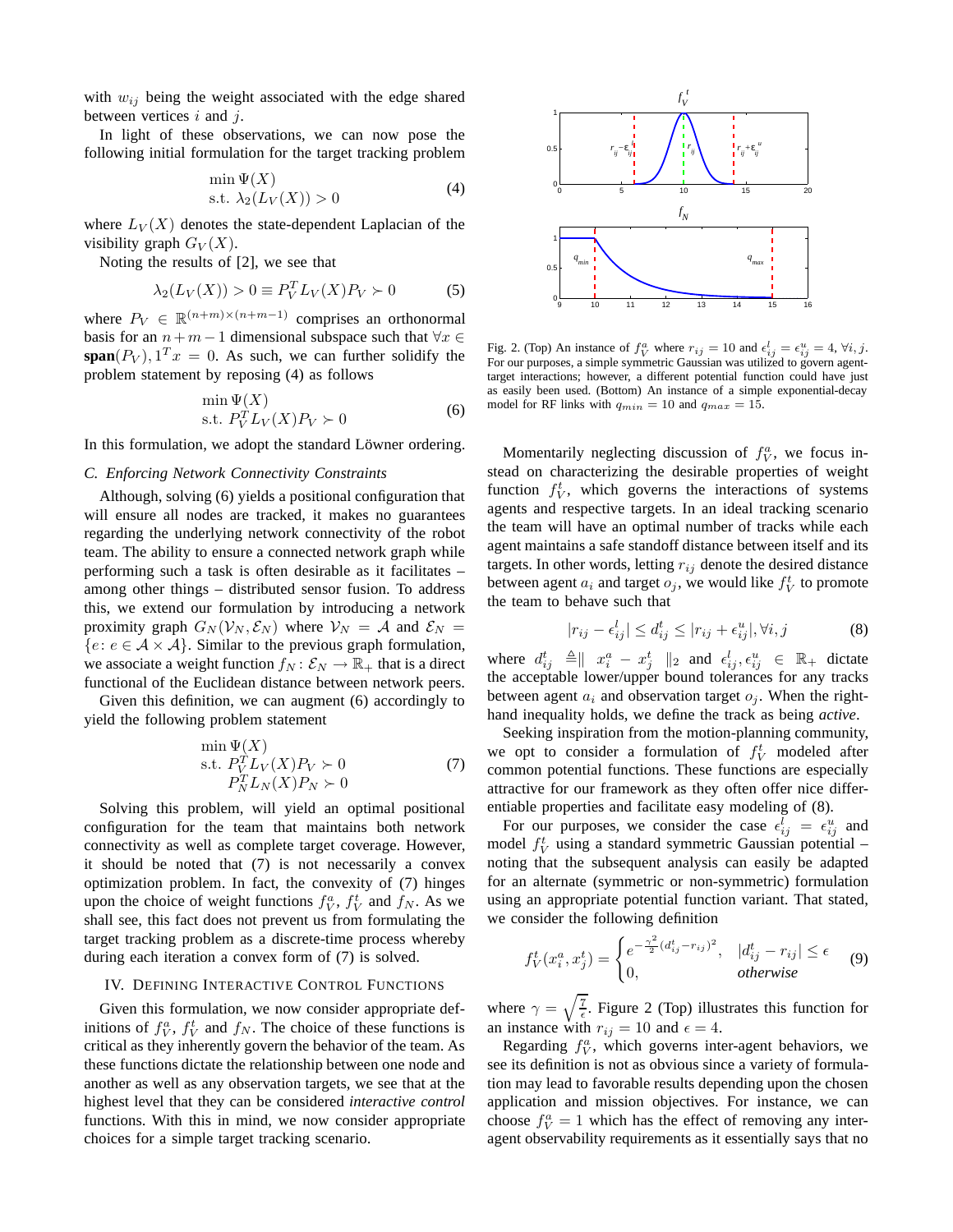matter what the positional state of the team, the inter-agent links are connected or are observable everywhere. Whether this is feasibly possible given the agents' respective sensor suites is inconsequential for the task at hand, as in choosing the weights this way we are only concerned with ensuring complete target coverage. Another reasonable choice for  $f_V^a$ is a potential function that behaves similarly to that used to define  $f_V^a$ . This definition would be useful in a scenario where team members rely upon local observations of their peers for such things as localization. In this paper, we adopt the former definition of  $f_V^a$ .

In a similar manner, we can now address the issue of weighting the network links in  $G_N(X)$ . The weights of these links are very easily characterized, and such a formulation has been addressed in recent literature [2], [22]. For our purposes as well as for the sake of further discussion, we consider the exponential decay model posed by [22]. Doing so yields the following formulation for  $f_N$ 

$$
f_N(x_i^a, x_j^a) = \begin{cases} 1, & d_{ij}^a \le q_{min} \\ e^{\frac{-5(d_{ij}^a - q_{min})}{q_{max} - q_{min}}}, & q_{min} < d_{ij}^a \le q_{max} \\ 0, & d_{ij}^a > q_{max} \end{cases}
$$
 (10)

Figure 2 (Bottom) shows a single instance of  $f_N$  for  $q_{min} = 10$  and  $q_{max} = 15$ .

# V. DEFINING A DISCRETE SEMI-DEFINITE APPROACH

In this section, we consider formulating our problem as a discrete time process whereby the agent team collectively observes the relative positions of the observation targets and then accordingly adjusts their respective trajectories so as to minimize the given objective. As the targets are assumed dynamic and control is inherently a discrete-time process, we see that at best the team can only optimize  $\Psi$  over the period  $\Delta t$  representing the rate at which they are able to effectively sample the environment and issue control signals. Although this approach does not guarantee optimally-convergent behavior for the team, it *does ensure* that the solution obtained will yield a trajectory that is optimal with respect to  $\Psi$  over that timestep.

#### *A. Problem Formulation*

With this in mind, we leverage the results of [2] who considered a discrete time process for maximizing network connectivity in multi-agent teams. Following suit, we perform a simple differentiation with respect to time and then apply Euler's first-order discretization method. Doing so reveals the following discrete-time representation of  $f_V^t$ 

$$
f_V^t(x_i^a, x_j^t)(k+1) - f_V^t(x_i^a, x_j^t)(k)
$$
  
=  $\tau_{V_k}^t \left\{ x_i^a(k) - x_j^t \right\}^T \Delta x_i^a$  (11)  

$$
\tau_{V_k}^t = -\frac{\gamma^2 (\parallel x_i^a(k) - x_j^t \parallel_2 - r_{ij})}{\parallel x_i^a(k) - x_j^t \parallel_2} f_V^t(x_i^a(k), x_j^t)
$$

where  $\forall l, a_l \in \mathcal{A}$ , we have  $\Delta x_l^a = x_l^a(k+1) - x_l^a(k)$ .

Similarly for  $f_N$ , we obtain

$$
f_N(x_i^a, x_j^a)(k+1) - f_N(x_i^a, x_j^a)(k) =
$$
  

$$
\tau_{N_k} \left\{ x_i^a(k) - x_j^a(k) \right\}^T \left\{ \Delta x_i^a - \Delta x_j^a \right\} \quad (12)
$$
  

$$
\tau_{N_k} = -\frac{5f_N(x_i^a(k), x_j^a(k))}{(q_{max} - q_{min}) \| x_i^a(k) - x_j^a(k) \|_2}
$$

Given (11) and (12) and recalling  $f_V^a$  is chosen constant  $(i.e. \, f_V^a(x_i^a, x_j^a)(k+1) - f_V^a(x_i^a, x_j^a)(k) = 0$ , we can now define the discretized state-dependent Laplacians with respect to both the visibility graph  $G_V(X)$  and the network proximity graph  $G_N(X)$ . For the former, we obtain

$$
[L_V(k+1)]_{uv} = \begin{cases} -f_V(y_u, y_v)(k), & u \neq v \\ \sum_{u \neq s} f_V(y_u, y_s)(k), & u = v \end{cases}
$$
(13)

where  $y_u$  and  $y_v$  are defined such that

$$
y_l = \begin{cases} x_l^a, & l \le n = |\mathcal{A}| \\ x_{(l-n)}^t, & n < l \end{cases}
$$

Similarly for  $G_N(X)$ , we are able to define

$$
[L_N(k+1)]_{uv} = \begin{cases} -f_N(x_u^a, x_v^a)(k), & u \neq v \\ \sum_{u \neq s} f_N(x_u^a, x_s^a)(k), & u = v \end{cases}
$$
 (14)

Putting this all together, we arrive at a discrete-time formulation for the optimal target tracking problem. At timestep  $k$ , we aim to solve the following problem

$$
\min \Psi(X(k+1)) \n\text{s.t. } \|x_i^a(k+1) - x_i^a(k)\|_2 \le v_i \Delta t, \ i = 1, ..., n \n\Pr_{V}^T L_V(k+1) P_V \succ 0 \nP_N^T L_N(k+1) P_N \succ 0
$$
\n(15)

where  $v_i$  denotes the translational velocity of agent  $a_i$ .

It should be noted that in this formulation, we have augmented the problem with  $n$  second-order conic inequalities constraining the distance each agent can travel in a single step. These constraints are essential as they serve to reduce the effects of the linearization process. They can also be used to model velocity constraints on the individual robots.

As our constraint-set has been reduced to linear matrix inequalities and recalling that  $\Psi(X(k + 1))$  is assumed convex, we see that (15) is in fact a semi-definite program, and it can be efficiently solved using generalized interiorpoint methods from convex optimization theory [23].

### *B. Choosing an Appropriate Objective*

Until this point, we have avoided any detailed discussion regarding the statement of our convex objective, Ψ. In fact, in the context of target tracking there are many useful candidate functions that fit well within this framework. One possibility is to choose  $\Psi$  as the trace of the covariance representing the uncertainty in measured target positions [24]. As such, (15) would yield a position vector that minimizes the uncertainty in the estimated target positions while ensuring full target coverage and enforcing network connectivity.

In this paper, we instead choose  $\Psi(X) = -\lambda_2(L_V(X))$ . Given this function, we can then maximize the second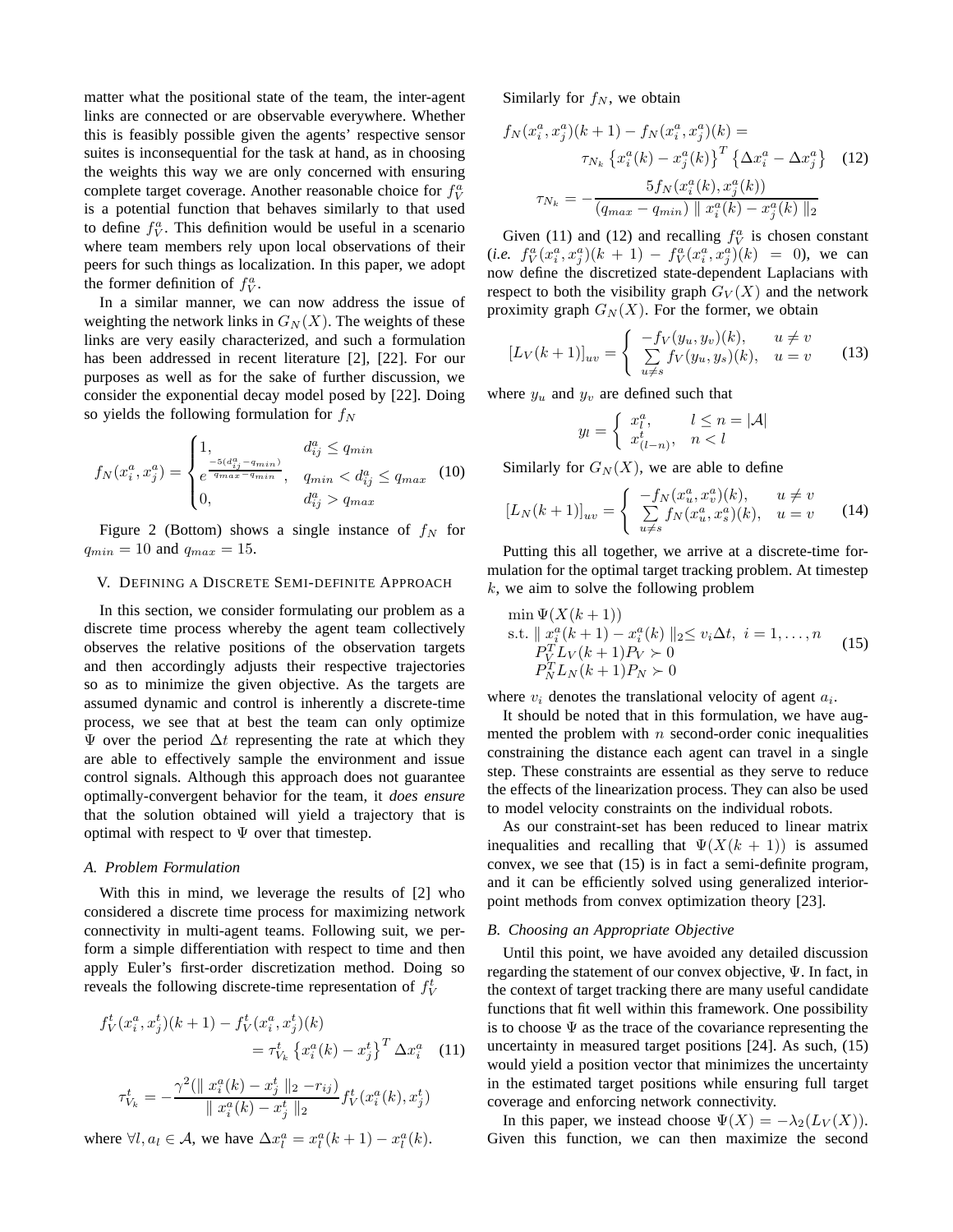

Fig. 3. (Left) The initial visibility and network proximity graphs for a team of four agents in  $\mathbb{R}^2$  charged with tracking three mobile targets. In this case, each agent was modeled as using an on-board omnidirectional camera system with the team's objective being to maximize the total number of active tracks  $-i.e. \Psi(X) = -\lambda_2(L_V(X))$ . (Center) The trajectories of the respective team members as they obtain an optimal configuration. (Right) The resulting visibility and network graphs for the team after convergence to optimality ( $\Psi(X) \approx 0.5857$ ).

smallest eigenvalue of the state-dependent graph Laplacian associated with our visibility graph. Choosing  $\Psi$  this way implicitly maximizes the number of active target tracks. Such an objective may be quite useful in surveillance applications where each member of the mobile team is outfitted with a low-grade sensor suite. In such a case, maximizing the number of target tracks while observing network connectivity will ensure maximal redundancy in the observation network.

Other appropriate objective functions (*e.g.* weighted leastsquares) could be imagined. However, what is important to note is the generality of our approach. So long as the objective function is convex, and can be expressed in terms of linear, quadratic, or semidefinite constraints, the resulting problem will be a semidefinite program. The convexity of SDPs ensures the problem solution will be globally optimal while providing target coverage and network connectivity.

# *C. Simulation Results*

In an effort to validate our discrete-time framework, we implemented our paradigm in Matlab using SeDuMi 1.1R3 [25] via YALMIP [26]. Figure 3 illustrates the results from one such trial in which the objective was to maximize the number of active target tracks in the visibility graph, *i.e.*  $\Psi(X) = -\lambda_2(L_V(X))$ . In this scenario, four networked agents were responsible for tracking three mobile targets while maintaining a desired standoff distance  $r_{ij} = 0.15$ . The minimal desired agent-target proximity bounds for active tracks was set at 0.10 with a maximum of 0.20. In this case, each agent was modeled using as its a primary sensor an omnidirectional camera system, and the network was modeled to experience exponential decay between 0.10 and 0.20. The maximal translational velocity of respective team members was 1.1 times that of the mobile targets. In this case, the team ultimately converges to an optimal configuration ( $\Psi(X) \approx 0.5857$ ) whereby the maximal number of tracks are found while maintaining network connectivity.

Figure 4 illustrates the progression of both  $\lambda_2(L_V(X))$ and  $\lambda_2(L_N(X))$  as the agent team in Figure 3 converges to an optimal configuration. In this plot, we highlight the monotonically increasing behavior of the objective while noting that  $\lambda_2(L_N(X))$  remains positive for the entire run. In other words, the team optimizes its objective while ensuring that network connectivity remains intact.



Fig. 4. The progression of  $\lambda_2(L_V(X))$  and  $\lambda_2(L_N(X))$  corresponding to the run illustrated in Figure 3. In this case, the objective was to maximize the number of active tracks in the agent configuration – *i.e.*  $\Psi(X) = -\lambda_2(L_V(X))$ . The connectivity of the visibility graph increases monotonically as the team converges to a configuration that ultimately maximizes the objective locally, yielding  $\Psi(X) \approx 0.5857$ .

# VI. OPTIMAL TARGET TRACKING VIA SOCP

In some cases, it may be beneficial to sacrifice connectivity of the underlying network proximity graph in order to ensure full target coverage. In others, the range of communication links may far exceed the sensing range of the mobile robot team. In such scenarios, the constraint  $P_N^T L_N(X) P_N \succ 0$  is redundant and/or superfluous and can be safely eliminated from the problem statement. In so doing, we obtain the original formulation of the tracking problem presented in (6), which we claim can be effectively relaxed as a SOCP.

#### *A. Considering A Relaxed Formulation*

The key to obtaining this result, is observing that the constraint  $P^{T}L(X)P \succ 0$  reduces to a single non-linear inequality when the graph in question features only a single pair of nodes. As such, we consider a relaxed formulation of the the tracking problem whereby we associate with each target  $o_j$  a single bi-nodal graph  $G_{V_j}(\mathcal{V}_j, \mathcal{E}_j)$  with one vertex serving to represent the agent team (*i.e.* A) and the other representing the target itself. *By enforcing the connectivity of each of these graphs in our problem formulation, we ensure*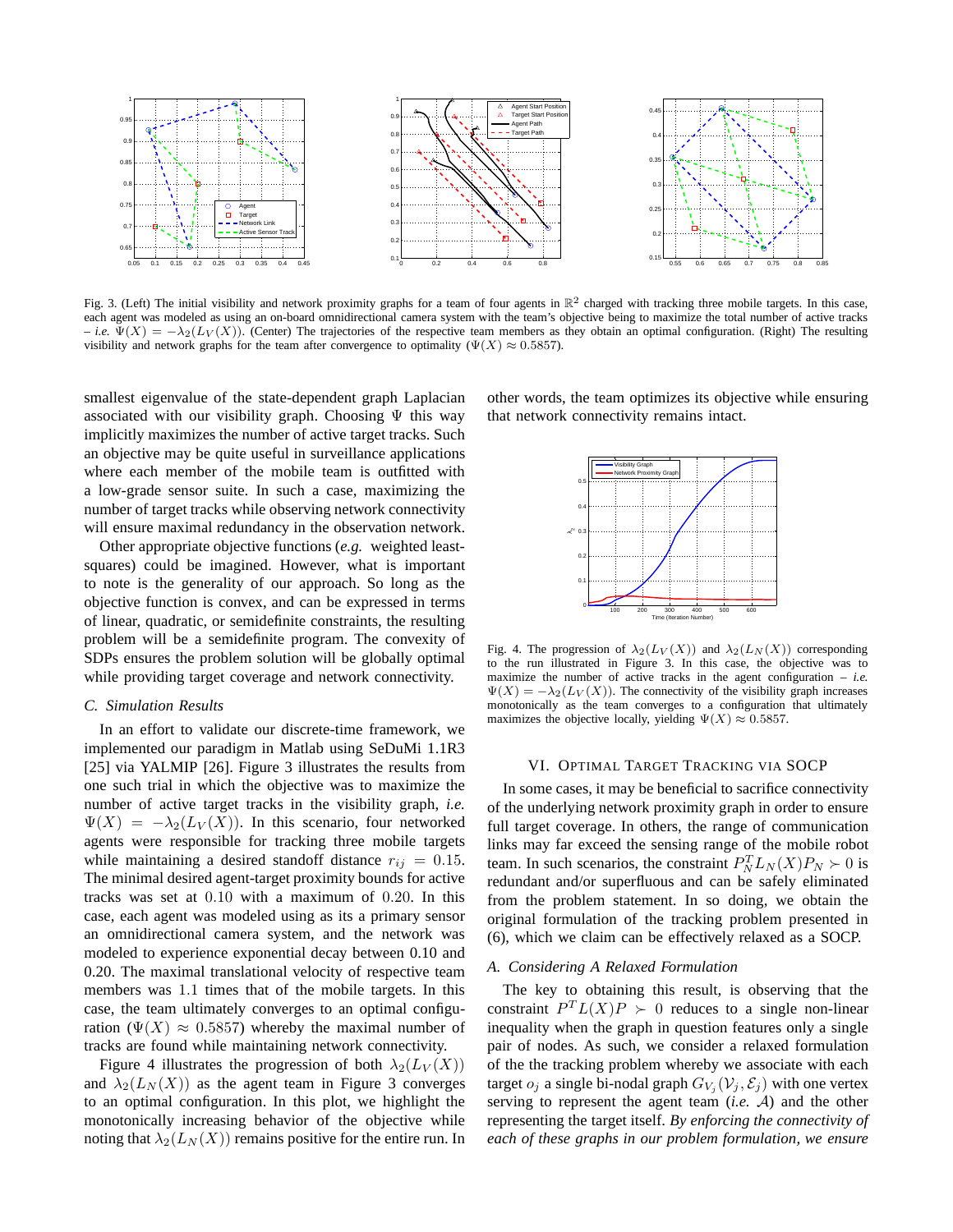

Fig. 5. A team of three agents initially deployed in a path break formation to ensure active tracks of three mobile targets. Connectivity of the statedependent visibility graph,  $G_V(X)$ , is ensured by using the proposed SOCP relaxation of the target tracking problem. In this scenario, the objective was to maximize the minimal connectivity of the 3 bi-nodal visibility graphs.

*at least a single active track to each observation target*. In other words, we ensure full target coverage.

Implicit in this statement is that an appropriate weight function can be formulated for  $G_{V_j}(X)$  that fully captures the level of connectivity between the agent team and target  $o_i$ . Although a variety of functions can be considered, we extend upon our previous analysis and propose the following

$$
f_{V_j}(x_1^a, x_2^a, \dots, x_n^a, x_j^t) = \frac{1}{n} \sum_{i=1}^n f_V^t(x_i^a, x_j^t) \qquad (16)
$$

Notice that by this definition, when target  $o_j$  is being actively tracked by all network agents with each agent observing its desired standoff distance, we have  $f_{v_i} = 1$ . Similarly, when no agent is actively engaging the target, we have  $f_{V_i} = 0$ .

In light of these results, we restate (6) in the following relaxed form

$$
\min_{\mathbf{S}.\mathbf{t}} \Psi(X) \n\text{s.t. } P^T L_{V_j}(X) P > 0, j = 1, \dots, m
$$
\n(17)

where  $P = [1, -1]^T$ .

Once again applying Euler's first-order discretization method, we obtain the following discrete-time formulation

$$
\min_{\mathbf{S} \in \mathcal{X}} \Psi(X(k+1))
$$
  
s.t.  $||x_i^a(k+1) - x_i^a(k)||_2 \le v_i \Delta t, \ i = 1, ..., n$  (18)  

$$
P^T L_{V_j}(k+1)P > 0, \ j = 1, ..., m
$$

This is a standard SOCP constrained by  $n$  second-order conic inequalities along with  $m$  linear inequalities. It is readily solvable using standard SOCP techniques that are *significantly* more efficient than SDP approaches [23].

#### *B. Simulation Results*

Figure 5 illustrates a team of three robots in  $R^2$  breaking an initial path formation in order to successfully track three evading targets. Although contrived, this example serves to highlight the governing behavior of our discrete-time SOCP formulation. By ensuring the connectivity of the  $m = 3$  binodal visibility graphs, we see the team is able to ensure full



Fig. 6. (Top) CPU utilization time obtained from solving both the SDP formulation and SOCP relaxation via SeDuMi for teams having up to 150 agents tracking 3 targets in  $\mathbb{R}^2$ . (Bottom) CPU utilization trends for solving the relaxed problem using both a non-industrial (SeDuMi) and industrial solver (MOSEK). In both figures, a single data point corresponds to the mean CPU time obtained from solving ten instances of the problem

target coverage. In this case, the objective was to maximize the minimal respective connectivity of these graphs with  $r_{ij} = 0.06$ , and  $\epsilon_{ij}^l = \epsilon_{ij}^u = 0.04$ ,  $\forall i, j$ .

In an effort to gauge the comparative difference in complexity between the two approaches, we solved instances of (15) and (18) for team sizes up to 150 nodes operating in  $\mathbb{R}^2$ . In our SDP implementation, we considered the objective  $\Psi(X) = -\lambda_2(L_V(X))$  and maintained  $f_V^a = 1$ . In the SOCP implementation, we considered maximizing the minimal connectivity among the  $m = 3$  bi-nodal visibility graphs. In both cases, SeDuMi was used as the underlying solver. All computations were done on a standard desktop computer having a 2.4 GHz Core 2 Duo Pentium Processor with 2GB RAM. Figure 6 shows the results of these trials where each data point corresponds to the mean utilization time obtained from solving ten random problem instances.

Not surprisingly, the computational overhead associated with solving the SDP formulation scales cubicly in time. In contrast, the computational load incurred by solving our SOCP relaxation exhibits highly linear growth ( $r^2 =$ 0.9205). Using SeDuMi, which is a non-industrial grade solver, we see that solving a single iteration of (18) for a team of 150 agents requires 174 milliseconds.

In practice, however, it is far more likely that an industrial grade solver will actually be used. As such, we also solved our SOCP relaxation considering the same random problem instances using the MOSEK industrial solver package [27]. The results of these trials are shown in Figure (6) (Bottom). Again, the computational overhead exhibits an approximately linear trend (in this case,  $r^2 = 0.7435$ ). However, what is perhaps more impressive is that *solving a single iteration of (18) for a team of 150 nodes requires only 33 milliseconds!*

#### VII. CONCLUSIONS AND FUTURE WORK

In this paper, we considered an optimization framework for dynamic target tracking. To realize this framework, we introduced the notion of a weighted visibility graph to